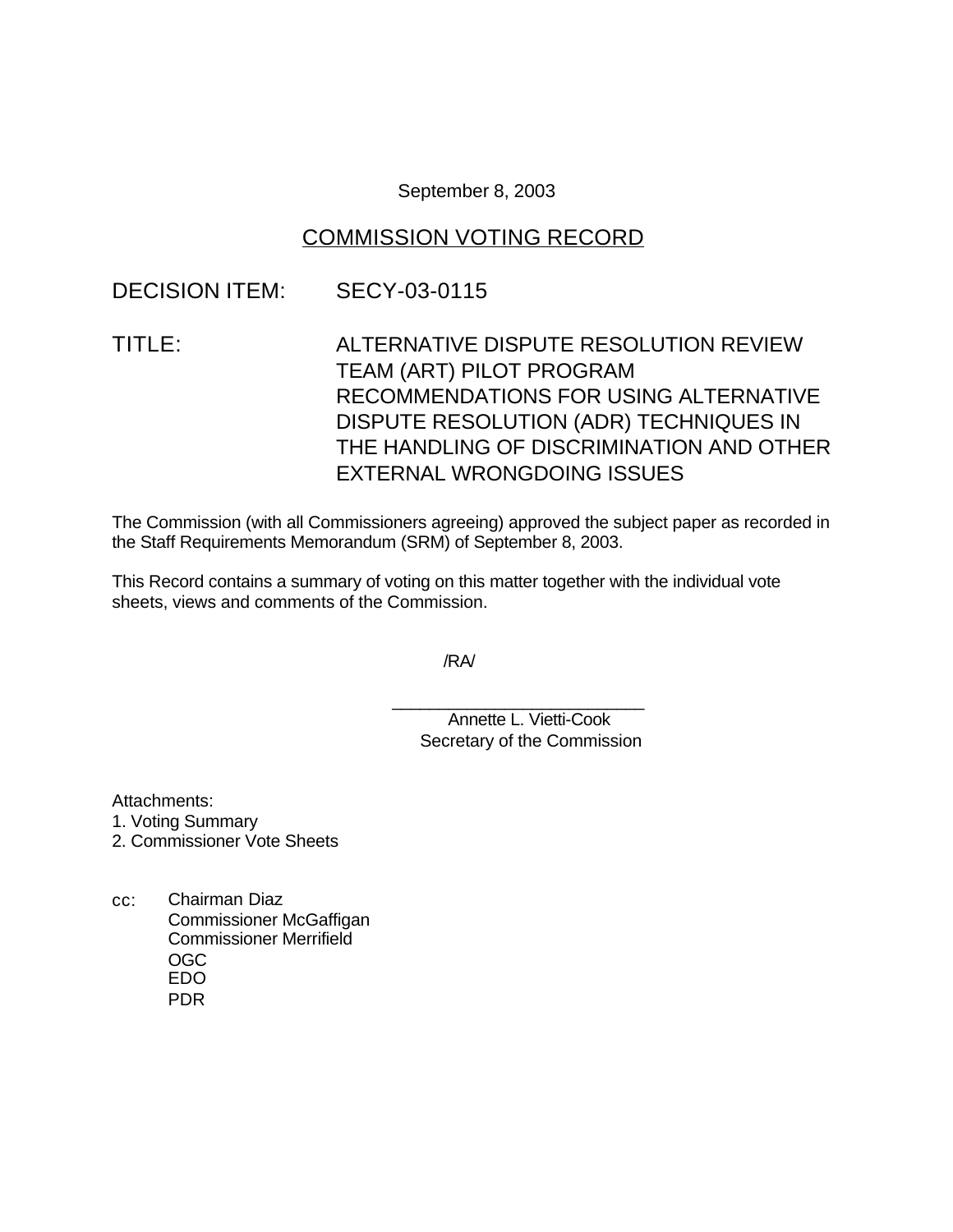# VOTING SUMMARY - SECY-03-0115

# RECORDED VOTES

|                    | <b>NOT</b><br>APRVD DISAPRVD ABSTAIN PARTICIP COMMENTS DATE |                       |
|--------------------|-------------------------------------------------------------|-----------------------|
| CHRM. DIAZ         | X                                                           | $X = \frac{7}{30/03}$ |
| COMR. McGAFFIGAN X |                                                             | $X = 8/27/03$         |
| COMR. MERRIFIELD X |                                                             | $X = 8/14/03$         |

## COMMENT RESOLUTION

In their vote sheets, all Commissioners approved the staff's recommendation and provided some additional comments. Subsequently, the comments of the Commission were incorporated into the guidance to staff as reflected in the SRM issued on September 8, 2003.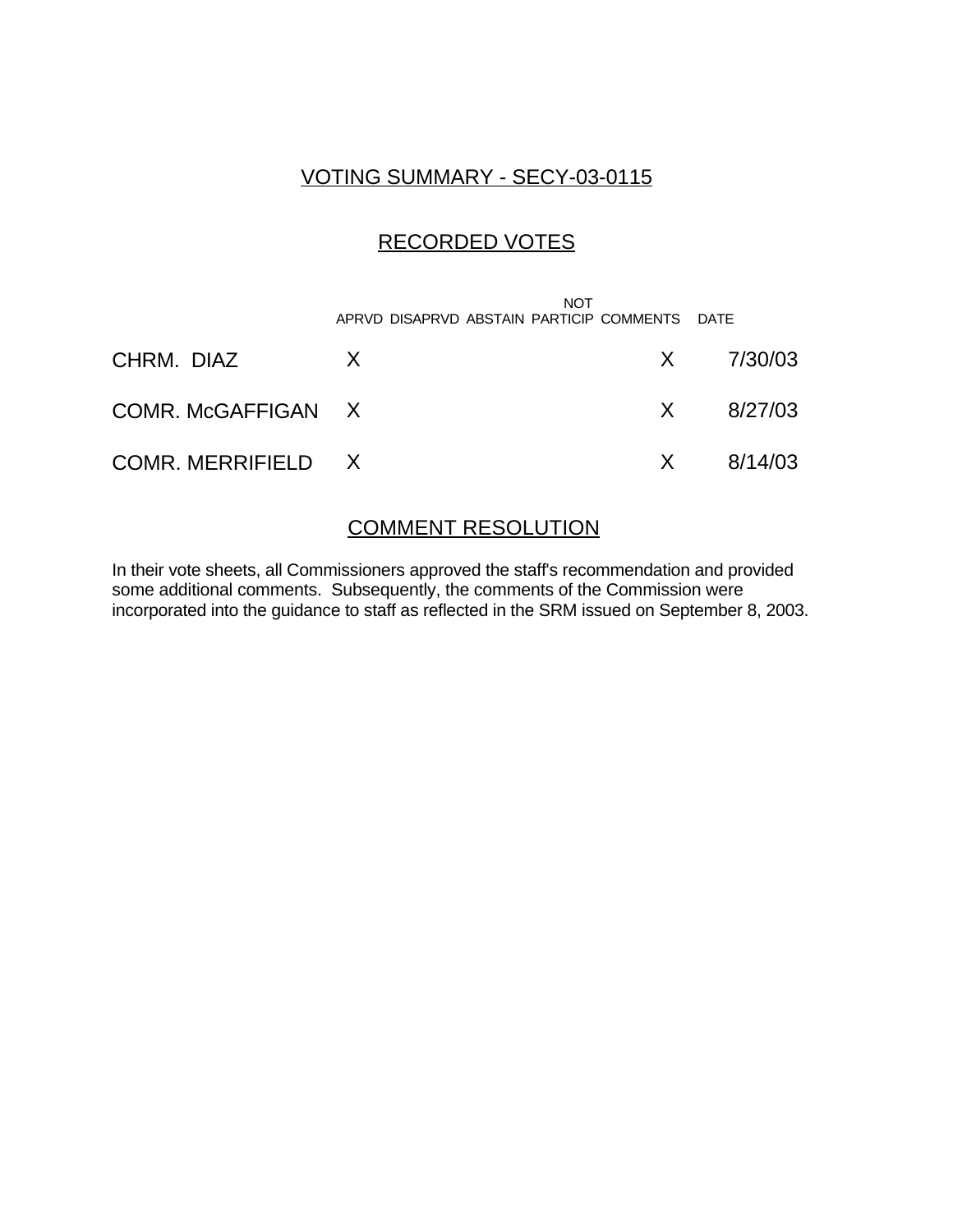### **Commissioner Comments on SECY-03-0115**

## Chairman Diaz

I approve the staff's recommendation that it develop and implement a pilot program to evaluate the use of Alternative Dispute Resolution (ADR) in handling allegations or findings of discrimination and other wrongdoing. I note that, if the Commission approves the recommendation, the staff intends to solicit public comment on proposed procedures for the pilot program prior to its implementation. The promise of greater use of voluntary alternative dispute resolution processes is substantial: as the Alternative Dispute Resolution Review Team Report notes, Federal agency experience has demonstrated the potential for "more timely and more economical resolution of issues, more effective outcomes, and improved relationships."

### Commissioner McGaffigan

I join with the Chairman and Commissioner Merrifield in supporting the staff's recommendation to implement a pilot program involving alternate dispute resolution (ADR). I agree with Commissioner Merrifield that the proposal in SECY-03-0115 does not go far enough to provide the Commission sufficient bases to determine the viability of ADR within the NRC's regulatory environment. In particular, our external stakeholders have consistently asserted that early involvement of the Office of Investigations (OI) in a case can be premature and can lock individuals into positions, while the use of ADR might produce more flexibility and compromise. Thus the availability of ADR early in the process, in lieu of an investigation and regardless of the potential case significance, would appear to be desirable to test ADR properly. In addition, the pre-screening process proposed by the staff, would not appear to be necessary for an effective pilot of ADR and the pre-screening process would also reduce anticipated cost savings.

The staff should develop the necessary guidance to implement the pilot program, modified as described above, with public comment and participation, as suggested by the Alternative Dispute Resolution Review Team.

### Commissioner Merrifield

I have been a strong advocate of using Alternative Dispute Resolution (ADR) in general and in cases of alleged intimidation and harassment in particular. Thus, I approve the staff's recommendation in SECY-03-0115 to initiate an ADR pilot program. However, I do not believe the staff's pilot program goes far enough for the agency to determine if ADR is feasible or desirable. I am particularly concerned with the staff's proposal to limit the use of early ADR for only allegations of "low significance." This proposal will not adequately determine if the benefits suggested by stakeholders of using ADR, including providing the whistleblower a substantially greater role in addressing issues of harassment and intimidation, and eliminating costly and time consuming investigations, are attainable. In fact, I believe that the staff's proposed pilot could be set up to fail. I recommend a pilot program that offers the use of ADR early in the process, in lieu of an investigation, regardless of the significance of the case. This is only a pilot program, so it is the perfect opportunity to test ADR and assess whether it encourages whistleblowers to speak up and consequently enhances safety at licensed facilities as suggested by those in favor of ADR.